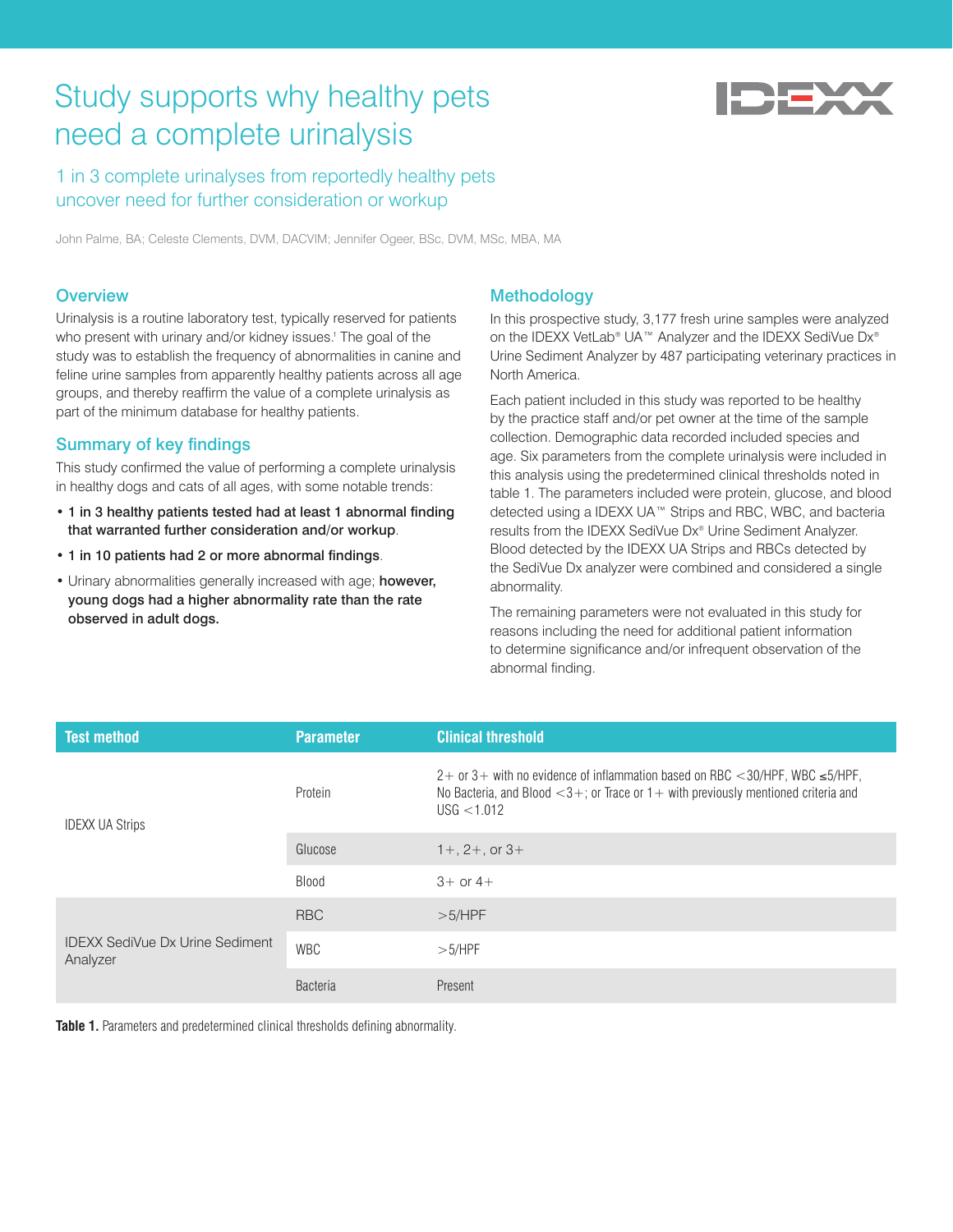The patient population was segmented by age group (tables 2a, 2b) to determine if any trends were present across age groups for both dogs and cats.

While this study was not intended to determine if collection methods impact results, collection methods were evaluated by species to determine if samples collected by cystocentesis had significantly different abnormalities than voided samples.

| <b>Dogs</b>                     | <b>Total</b> |
|---------------------------------|--------------|
| Young $(<$ 3 years)             | 512          |
| Adult (3–6 years)               | 670          |
| Senior (7-10 years)             | 853          |
| Geriatric $(11 + \text{years})$ | 591          |
| Unknown                         | 66           |
| <b>Total number of dogs</b>     | 2,692        |

**Table 2a.** Dogs by age group.

| <b>Cats</b>                     | <b>Total</b> |  |
|---------------------------------|--------------|--|
| Young $(<$ 2 years)             | 64           |  |
| Adult (2-8 years)               | 180          |  |
| Senior (9–13 years)             | 123          |  |
| Geriatric $(14 + \text{years})$ | 85           |  |
| Unknown                         | 33           |  |
| <b>Total number of cats</b>     | 485          |  |

Table 2b. Cats by age group.

# Key findings

The frequency of abnormalities identified in apparently healthy dogs and cats, across all age groups, strongly supports the inclusion of a complete urinalysis to the minimum diagnostic database.

- 1 in 3 healthy patients tested had at least 1 abnormal finding that warranted further consideration and/or workup:
	- 33% of dogs and 45% of cats had 1 or more abnormal finding.
	- Geriatric dogs, as compared to the other age groups, had a slightly higher frequency where 1 or more abnormality was identified.
	- The frequency of 1 or more abnormal finding in cats was comparable across all age groups.
- 1 in 10 patients had 2 or more abnormal findings.
	- Young dogs, as compared to adult dogs, had a slightly higher frequency where 2 or more abnormalities were identified. The observation rate in young dogs was comparable to senior and geriatric dogs.
	- Urinary abnormalities generally increased with age; however, young dogs had a higher abnormality rate than the rate observed in adult dogs.
- Sample collection method had minimal impact to the conclusions from this study.
	- 88% of canine and 28% of feline samples were voided.
	- 9% of canine and 61% of feline samples were collected by cystocentesis.
	- 3% of canine and 11% of feline samples submitted did not include a collection method.
	- While the frequency of blood and/or RBCs observed in samples collected by cystocentesis was greater than voided samples, the frequency of two or more abnormalities was comparable for both voided and cystocentesis samples.

### **Discussion**

The complete urinalysis provides unique and essential information about the health and function of the lower and upper urinary system, including insights into the patient's hydration status, and appropriateness of the kidneys' urine concentrating ability relative to increases in symmetric dimethylarginine (SDMA) and creatinine. In particular, changes in the urine sediment predict the likelihood of urinary tract inflammation, infection, stones, or neoplasia that are contributing to observed clinical signs, or of the presence of a clinically occult but potentially progressive kidney or lower urinary tract condition. In addition, a complete urinalysis helps identify concurrent disease(s) of other organ systems that might otherwise be overlooked, such as early hemolytic or hepatic disease that is associated with bilirubinuria, or metabolic dysfunction that produces uncommon crystalluria and uroliths, and/or acid base disturbance.

The data presented here shows that urinary abnormalities were common in apparently healthy, clinically normal dogs and cats  $(n = 3.177)$ . Approximately 1 in 3 patients had at least one abnormality and approximately 1 in 10 patients had two or more abnormalities in a screening urinalysis that merited further consideration and possibly additional workup. Analyzing fresh urine samples, independent of collection method, during the patient visit provides several additional benefits, including a more efficient and comprehensive visit while minimizing the risk of sample degradation or post-collection artifacts confounding the interpretation.<sup>2</sup>